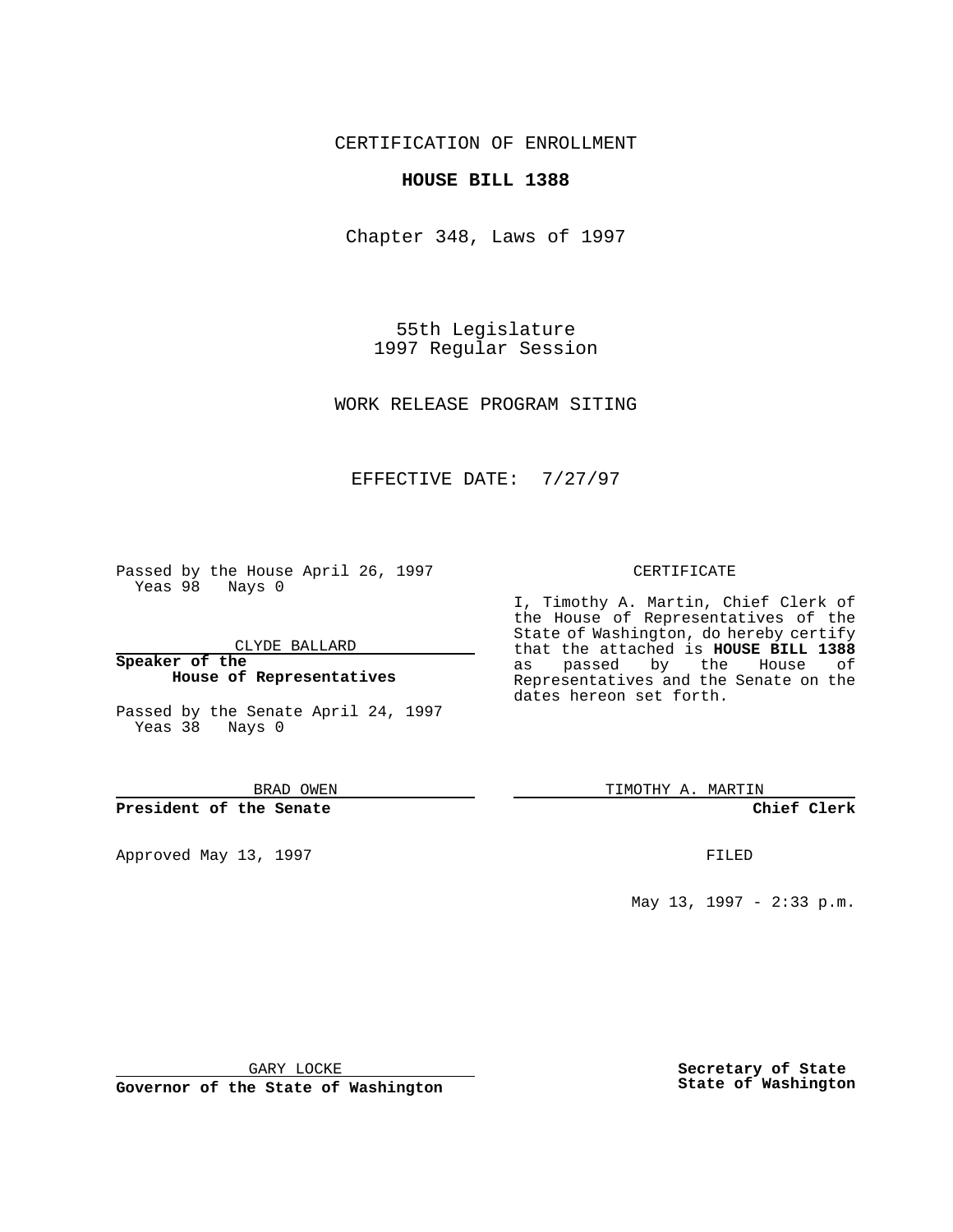# **HOUSE BILL 1388** \_\_\_\_\_\_\_\_\_\_\_\_\_\_\_\_\_\_\_\_\_\_\_\_\_\_\_\_\_\_\_\_\_\_\_\_\_\_\_\_\_\_\_\_\_\_\_

\_\_\_\_\_\_\_\_\_\_\_\_\_\_\_\_\_\_\_\_\_\_\_\_\_\_\_\_\_\_\_\_\_\_\_\_\_\_\_\_\_\_\_\_\_\_\_

Passed Legislature - 1997 Regular Session

AS AMENDED BY THE SENATE

### **State of Washington 55th Legislature 1997 Regular Session**

**By** Representatives Conway, Ballasiotes, Sullivan, Dickerson, Cairnes, Quall, Robertson, Wood, Blalock, O'Brien, Scott, Wensman, Cooper, Costa and Ogden

Read first time 01/24/97. Referred to Committee on Criminal Justice & Corrections.

1 AN ACT Relating to siting of work release programs; and amending 2 RCW 72.65.220.

3 BE IT ENACTED BY THE LEGISLATURE OF THE STATE OF WASHINGTON:

4 **Sec. 1.** RCW 72.65.220 and 1994 c 271 s 1001 are each amended to 5 read as follows:

 (1) The department or a private or public entity under contract with the department may establish or relocate for the operation of a work release or other community-based facility only after public notifications and local public meetings have been completed consistent 10 with this section.

11 (2) The department and other state agencies ((that have 12 responsibility)) responsible for siting ((the department's)) department-owned, operated, or contracted facilities shall establish a process for early and continuous public participation in establishing or relocating work release or other community-based facilities. This process shall include public meetings in the local communities affected, opportunities for written and oral comments, and wide 18 dissemination of proposals and alternatives( $(-$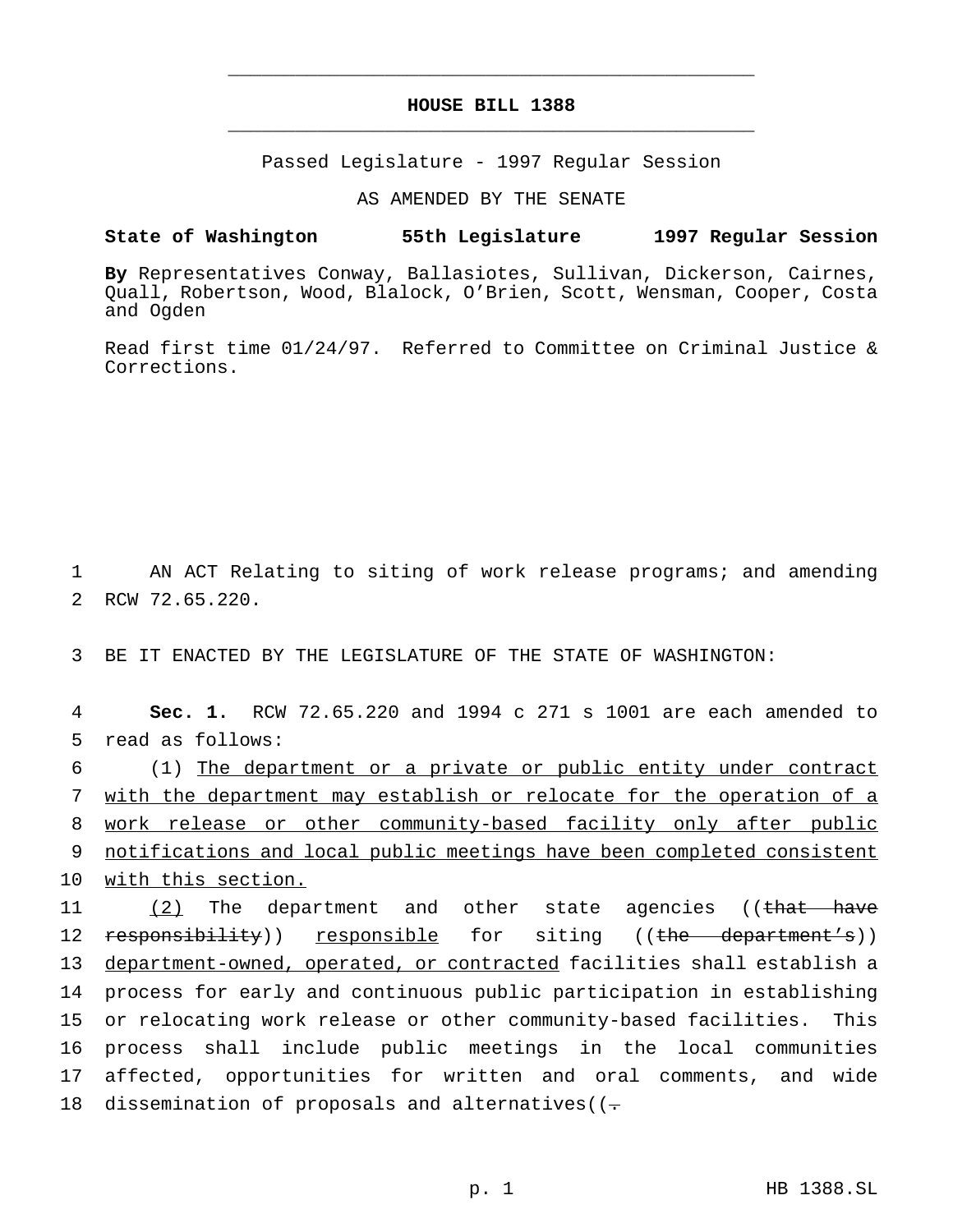(2) The department may establish or relocate a work release or other community-based facility only after holding local public meetings and providing public notification to local communities consistent with this chapter.

 $(3)$ ), including at least the following:

6 (a) When the department or a private or public entity under 7 contract with the department has selected three or fewer sites for 8 final consideration ((for site selection)) of a department-owned, 9 operated, or contracted work release or other community-based facility, 10 the department or contracting organization shall make public 11 notification ((shall be given)) and conduct public hearings ((shall be 12 held)) in the ((final three or fewer)) local communities ((where the 13 siting is proposed)) of the final three or fewer proposed sites. 14 ((Additional notification and a)) An additional public hearing after 15 public notification shall also be conducted in the local community 16 selected as the final proposed site((<del>, prior to completion of the</del> 17 siting process. All hearings and notifications shall be consistent 18 with this chapter)).

19 (((4) Throughout this process the department shall provide 20 notification to)) (b) Notifications required under this section shall 21 be provided to the following:

22 (i) All newspapers of general circulation in the local area and all 23 local radio stations, television stations, and cable networks $((-))$ ;

 $((\dagger 5)$  Notice shall also be provided to)) (ii) Appropriate school districts, private schools, kindergartens, city and county libraries, and all other local government offices within a one-half mile radius of 27 the proposed ((facility.)) site or sites;

 $28$  (( $(6)$  In addition, the department shall also provide notice to)) 29 (iii) The local chamber of commerce, local economic development 30 agencies, and any other local organizations that request such 31 notification from the department( $(-)$ ); and

32  $((+7)$  Notification in writing shall be provided to))  $(iv)$  In 33 writing to all residents and/or property owners within a one-half mile 34 radius of the proposed site or sites.

35 (3) When the department contracts for the operation of a work 36 release or other community-based facility that is not owned or operated 37 by the department, the department shall require as part of its contract 38 that the contracting entity comply with all the public notification and